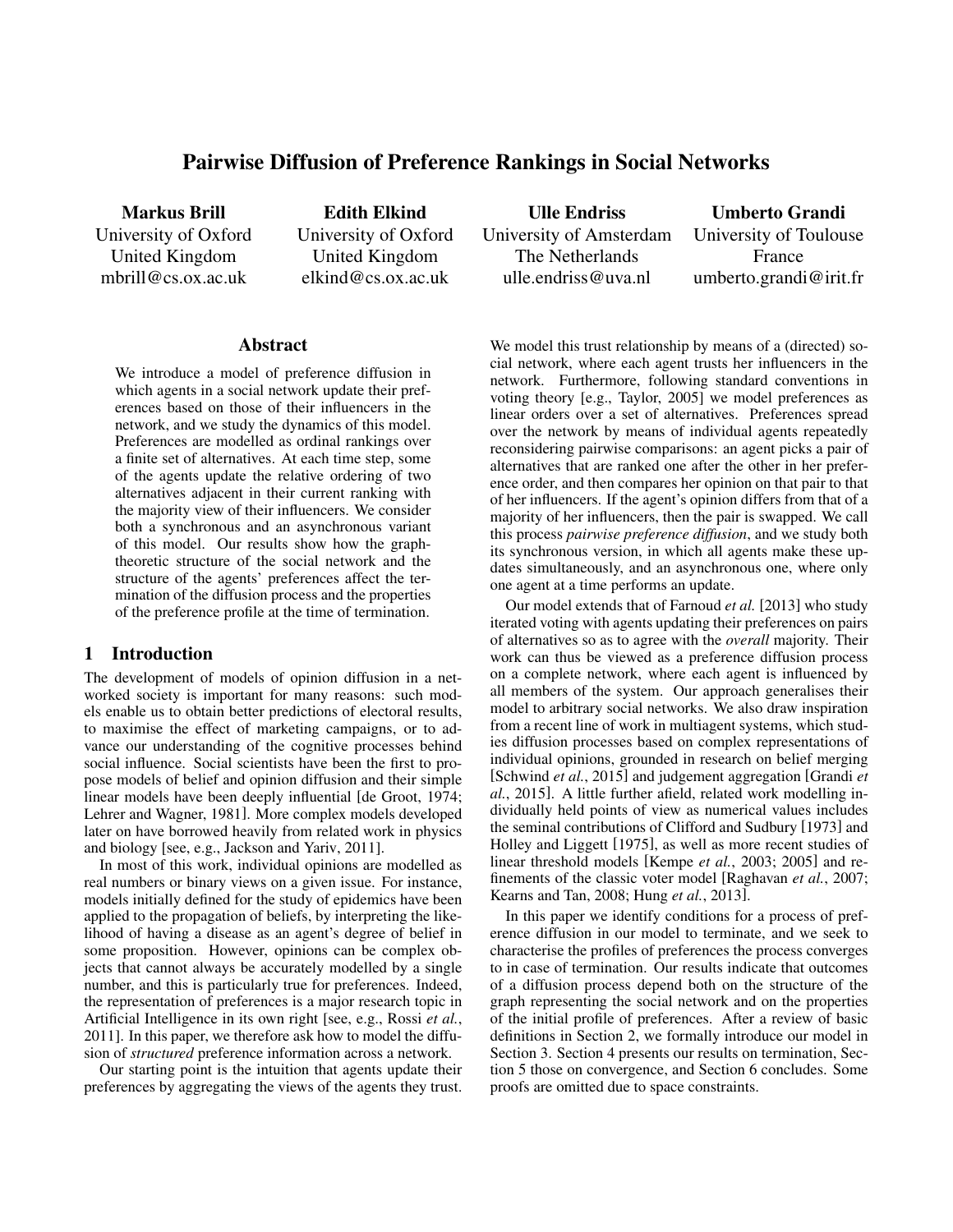# 2 Preliminaries

Let A be a finite set of *alternatives* and  $N = \{1, \ldots, n\}$  a finite set of *agents*. The preferences of agents over alternatives are recorded in a *preference profile*  $\succ = (\succ_1, \ldots, \succ_n)$ , where each  $\succ_i \subseteq A \times A$  is a (strict) *linear order* over A representing the preferences of agent i. For two distinct alternatives  $a, b \in A$  we write  $a \succ_i b$  if  $(a, b) \in \succ_i$ , and  $a \not\succ_i b$ if  $(a, b) \notin \succeq_i$ . Thus,  $a \succeq_i b$  signifies that agent i prefers alternative  $a$  to alternative  $b$ .

Furthermore, for  $a \neq b$ , we let ab denote the unordered pair  $\{a, b\}$ . A pair *ab* is *adjacent in*  $\succ_i$  if there is no  $c \in A$  with  $a \succ_i c \succ_i b$  or  $b \succ_i c \succ_i a$ . We will make frequent, often implicit, use of the following folklore result (for a proof, see e.g., the paper of Elkind *et al.* [2009]).

**Lemma 1.** Let  $\succ$  and  $\succ'$  be two distinct linear orders on A. Then  $\succ$  and  $\succ'$  must disagree on at least one pair of alterna*tives that are adjacent in*  $\succ$ .

We introduce some further notation. In case  $ab$  is an adjacent pair in  $\succ_i$ , let  $swap(\succ_i, ab)$  be the linear order resulting from swapping alternatives a and b in  $\succ_i$ . For instance, if  $a \succ_i$  $b \succ_i c$  and  $\succ'_i = swap(\succ_i, bc)$ , then  $a \succ'_i c \succ'_i b$ . If R is a binary relation on A and  $a, b \in A$ , the *restriction*  $R|_{ab}$  of R on ab is defined as  $R|_{ab} = R \cap \{(a, b), (b, a)\}\$ . If  $\succ$  is a linear order, then  $\succ$   $\upharpoonright_{ab}$  is always a singleton, and if R is asymmetric, then  $R|_{ab}$  is either a singleton or the empty set.

Agents are connected by an *influence network* represented by a directed graph  $E \subseteq N \times N$ . An edge from j to i signifies that agent i is influenced by agent j. We let  $Inf(i)$  $\{j \in N : (j, i) \in E\}$  denote the set of *influencers* of agent *i*. We often refer to agents in N as the *nodes* of the influence network E. A node i such that  $Inf(i) = \emptyset$  is called a *source*, and  $S_E$  denotes the set of all sources of network E.

We restrict attention to graphs without self-loops, i.e., we assume  $(i, i) \notin E$  for all  $i \in N$ .<sup>1</sup> Some of our results apply to specific classes of graphs: *directed acyclic graphs* (DAGs), the *complete graph*  $E = \{(N \times N) \setminus \{(i, i) : i \in N\}$ , and *simple cycles*  $E = \{(1, 2), (2, 3), \ldots, (n, 1)\}.$ 

# 3 The Model

In this section, we introduce our model and formally establish some of its basic properties.

#### 3.1 Pairwise Preference Diffusion

Our diffusion model is based on the familiar *majority rule*. If  $\succ$  is a preference profile and  $C \subseteq N$  a subset of agents, the *(strict) majority relation with respect to* C is defined by

$$
a \succ_C b \iff |\{i \in C : a \succ_i b\}| > |\{i \in C : b \succ_i a\}|.
$$

Thus,  $a \succ_C b$  if a strict majority of agents in C prefer a to b. Majority relations are asymmetric ( $a \succ_C b$  implies  $b \not\succ_C a$ ), but, in contrast to linear orders, they may have ties and cycles. In the case of a *majority tie*, i.e.,  $|\{i \in \mathbb{C} : a \succ_i b\}| = |C|/2$ , we have  $\succ_C |_{ab} = \emptyset$ . This can only happen if  $|C|$  is even.

Next, we define the basic update function underlying our diffusion process. Let  $\succ$  be a preference profile,  $i \in N$ , and  $a, b \in A$ . The function PPD ("pairwise preference diffusion") is defined as

$$
PPD(\succ, i, ab) = \begin{cases} swap(\succ_i, ab) & \text{if } ab \text{ is adjacent in } \succ_i \\ \succ_i & \text{and } \succ_{Inf(i)} \upharpoonright_{ab} \not\subseteq \succ_i \upharpoonright_{ab} \\ \succ_i & \text{otherwise.} \end{cases}
$$

Given a profile, an agent  $i$ , and a pair of alternatives  $ab$ , the PPD update swaps a and b in  $\succ_i$  if ab is adjacent in  $\succ_i$  and a majority of  $i$ 's influencers disagrees with  $i$  on  $ab$ . In case of a tie, i.e., when  $\succ_{Inf(i)}[ab = \emptyset, i]$ 's preferences remain unchanged.<sup>2</sup> Note that PPD takes a profile as its (first) input, but returns only a single preference relation. Nevertheless, we will often speak of the new *profile* obtained as a result of an update. This is the profile that results from  $\succ$  by replacing  $\succ_i$  with PPD( $\succ$ , *i*, *ab*).

Let now  $turn : \mathbb{N} \to 2^N \setminus \{\emptyset\}$  be a *turn function*, indicating which individuals in  $N$  are updating their preferences at each point in time, and let pair be a randomised procedure that, given a voter in  $N$ , outputs a pair of alternatives sampled from  $A \times A$  uniformly at random. Starting from a preference profile <sup>0</sup> , *pairwise preference diffusion* (PPD) is the following discrete-time iterative process:

$$
\succ_i^{t+1} = \begin{cases} \operatorname{PPD}(\succ^t, i, pair(i)) & \text{if } i \in turn(t) \\ \succ_i^t & \text{otherwise.} \end{cases}
$$

An update from  $\succ^t$  to  $\succ^{t+1}$  is called *effective* if at least one agent performs a swap, i.e., if  $\succ^{t+1} \neq \succ^{t}$ . We define two diffusion processes. Under *synchronous* PPD the turn function is such that  $turn(t) = N$  for all  $t \in \mathbb{N}$ , i.e., at every step all agents sample (possibly different) pairs of alternatives and update accordingly. Under *asynchronous* PPD the turn function selects only one agent uniformly at random at every time point  $t \in \mathbb{N}$ , i.e., one agent at a time samples a pair of alternatives and updates accordingly. See Figure 1 for an example.

#### 3.2 Termination and Convergence

Both synchronous and asynchronous PPD are discrete-time dynamical processes, and a natural question is whether they terminate. A preference profile  $\succ$  is called *stable for* E if  $\text{PPD}(\succ^t, i, ab) = \succ_i^t \text{ for all } i \in N \text{ and } a, b \in A.$  Note that this definition of stability is independent of the turn function and thus not specific to either synchronous or asynchronous diffusion. Let  $\mathbb{P}[X]$  denote the probability of event X under PPD. We can now define asymptotic termination.

Definition 2. *We say that* PPD asymptotically terminates *on a class of graphs*  $\mathcal{E} \subseteq 2^{N^2}$  *if for each graph*  $E \in \mathcal{E}$  *and for each profile of initial preferences*  $\succ$ <sup>0</sup> *we have* 

$$
\lim_{t \to +\infty} \mathbb{P}[\succ^{t+1} \neq \succ^{t}] = 0.
$$

It will be useful to view PPD as a simple Markov chain, in which the states are all possible preference profiles, and PPD

<sup>&</sup>lt;sup>1</sup>Thus, we assume that agents do not influence themselves. This simplifies exposition and does not significantly affect our results.

 $2$ According to the definitions of Farnoud *et al.* [2013], an adjacent pair ab with  $a \succ_i b$  is swapped if and only if  $|\{i \in N : b \succ_i a\}| \geq$  $|\{i\in N : a\succ_i b\}|$ . If  $Inf(i) = N \setminus \{i\}$ , the latter is equivalent to  $b \succ_{Inf(i)} a$ . Thus, the setting of Farnoud *et al.* [2013] exactly corresponds to our setting for the special case of a complete graph.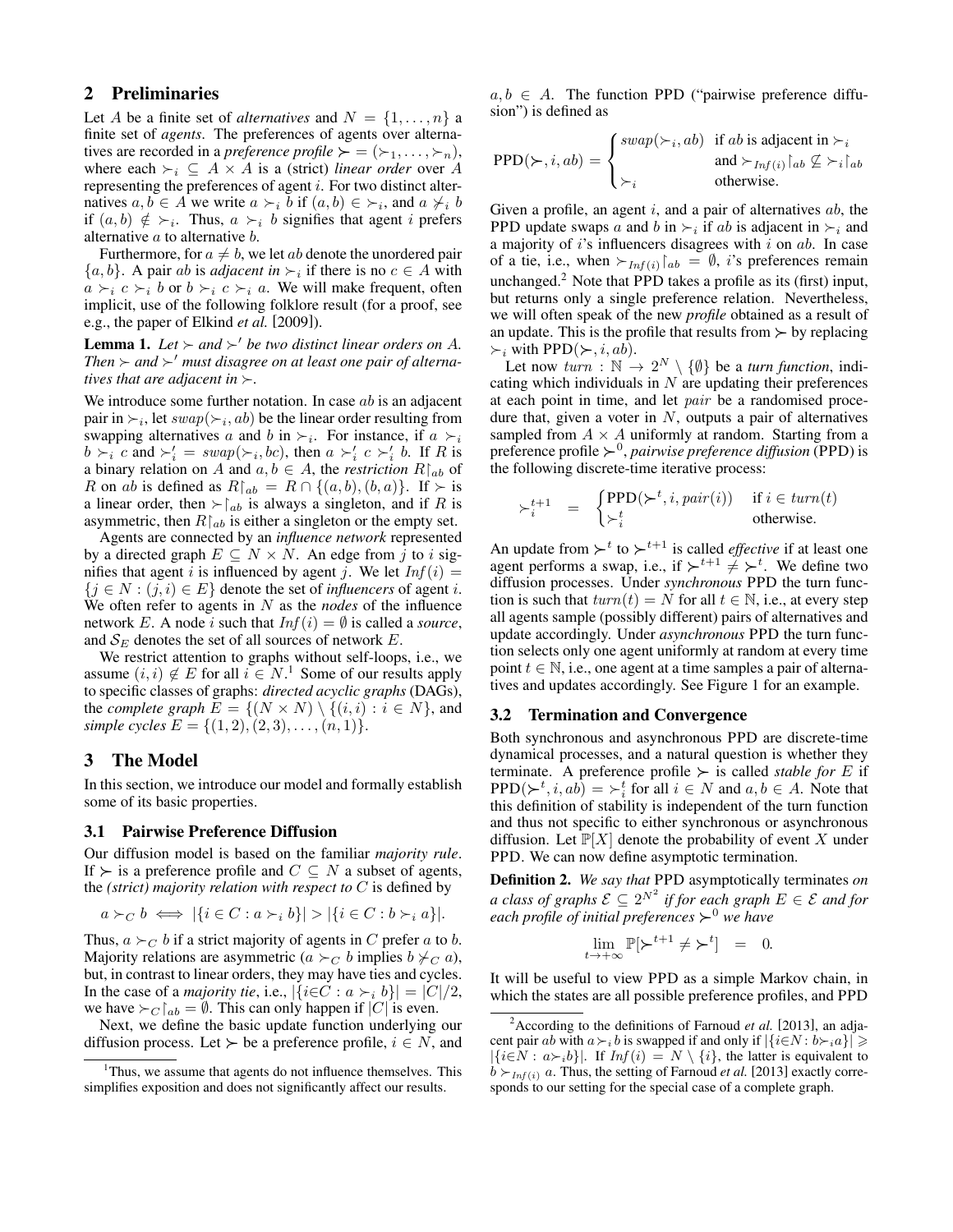

Figure 1: A simple influence network with  $n = 4$  agents and  $|A| = 3$  alternatives. Observe that the preferences of agents 1, 2, and 3 form a *Condorcet cycle*, i.e., the majority relation of their preferences is cyclic. In one possible sequence of updates for asynchronous PPD, agent 4 updates on pair *ab*, moving to preference  $a \succ_4 b \succ_4 c$ . After that, no further updates are possible: even though agent 4 disagrees with its influencers on pair *ac*, this pair cannot be swapped since it is no longer adjacent in  $\succ_4$ . If we now consider synchronous PPD, and let agents 1 and 4 update repeatedly on pair ab, we obtain an infinite update sequence. Agents 2 and 3 are sources, and thus never update their preferences.

updates define transitions from one state to another. That is, in the case of asynchronous PPD, it is possible to move from state  $\succ$  to a state  $\succ'$  if and only if there exists an agent i and a pair ab such that  $\succ_i' = \text{PPD}(\succ, i, ab)$  and  $\succ_j' = \succ_j$  for all agents  $j \neq i$ . For synchronous PPD, we require that for each agent i there is a (possibly different) pair  $a_i b_i$  such that  $\succ_i'$  = PPD( $\succ$ , *i*, *a<sub>i</sub>b<sub>i</sub>*). Transitions between *distinct* states correspond to effective PPD updates, and absorbing states, i.e., states without effective PPD updates, correspond to stable profiles. In Section 4 we will use the fact that PPD asymptotically terminates if and only if the respective Markov chain is *absorbing*, i.e., from each state there exists a sequence of PPD updates leading to a stable state [see, e.g., Kemeny and Snell, 1976].

We now define a second, stronger notion of termination.

Definition 3. *We say that* PPD universally terminates *on a class of graphs*  $\mathcal{E}$  *if for each graph*  $E \in \mathcal{E}$  *and each preference profile*  $\succ$  *on* E *there does not exist an infinite sequence of effective* PPD *updates starting from .*

Intuitively, Definition 3 says that, as long as we keep moving, we are guaranteed to reach a stable state, irrespective of the random choices made by turn and pair. Clearly, universal termination implies asymptotic termination. Next, we establish some further connections between the two concepts.

**Lemma 4.** If  $|A| \ge 3$ , then every sequence of asynchronous *updates is also a sequence of synchronous updates.*

*Proof.* We show that any asynchronous update can be simulated with a synchronous update. Let ab be the pair that is being swapped during the asynchronous update in  $\succ_i$ . For each agent  $j \neq i$ , we choose a pair that is nonadjacent in  $\succ_i$ (which is possible since  $|A| \ge 3$ ), and we keep ab as the selected pair for *i*. Now we have  $\succ_i^{t+1} = \text{PPD}(\succ^t, i, ab)$  and  $\succ_j^{t+1} = \succ_j^t$  for all  $j \neq i$ .  $\Box$ 

As a direct consequence of Lemma 4, we have the following. **Proposition 5.** Let  $|A| \geq 3$ . If synchronous PPD *universally terminates on graph* E*, then so does asynchronous* PPD*. If* *asynchronous* PPD *asymptotically terminates on* E*, then so does synchronous* PPD*.*

*Proof.* Universal termination requires the *absence* of infinite sequences of effective PPD updates. The claim regarding universal termination thus follows immediately from Lemma 4. Asymptotic termination requires, for every profile  $\succ$ , the *presence* of a sequence of PPD updates from  $\succ$  to a stable state. Lemma 4 thus also establishes the claim regarding asymptotic termination.  $\Box$ 

We will now introduce further terminology to characterise the profiles encountered at termination. Let a *termination profile for*  $\succ$ <sup>0</sup> be a stable profile that is reachable from  $\succ$ <sup>0</sup>. We say that (asynchronous or synchronous) PPD *converges to a unique profile for*  $\succ$ <sup>0</sup> if it terminates when starting from  $\succ$ <sup>0</sup> and all termination profiles for  $\succ$ <sup>0</sup> coincide. We say that PPD *converges to consensus for*  $\succ$ <sup>0</sup> if it terminates when starting from  $\succ^0$  and all termination profiles  $\succ^*$  are unanimous, i.e.,  $\succ_i^* = \succ_j^*$  for all  $i, j \in N$ . Observe that we do not require all termination profiles to be equal, thereby allowing for convergence to different consensus profiles.

# 4 Termination Results

In this section, we investigate how the structure of the influence network affects the termination of PPD.

### 4.1 Universal Termination

Universal termination is a very strong property, and we show that it can only be obtained by heavily restricting the class of graphs. As noted in Footnote 2, in the special case where the influence network  $E$  is a complete graph (without self-loops), our model coincides with the setting of Farnoud *et al.* [2013], who (implicitly) prove the following.

Proposition 6 (Farnoud *et al.*, 2013). *Asynchronous* PPD *universally terminates on complete graphs.*

Simple examples, such as that of two connected agents with opposing preferences  $a \succ_1 b$  and  $b \succ_2 a$ , are sufficient to show that synchronous PPD does *not* universally terminate on complete graphs. However, if we restrict attention to acyclic networks (DAGs), we obtain universal termination for both synchronous and asynchronous PPD.

Proposition 7. *Synchronous* PPD *universally terminates on DAGs.*

The proof of Proposition 7 uses a potential function argument similar to that used by Farnoud *et al.* [2013]. Proposition 7 is tight, because—as we have seen already—synchronous PPD does not even terminate universally on a simple cycle with just two alternatives. Combining Proposition 7 with Proposition 5 we directly obtain the following result.

Corollary 8. *Asynchronous* PPD *universally terminates on DAGs.*

#### 4.2 Asymptotic Termination

We now prove an asymptotic termination result for arbitrary networks. We need the following definition.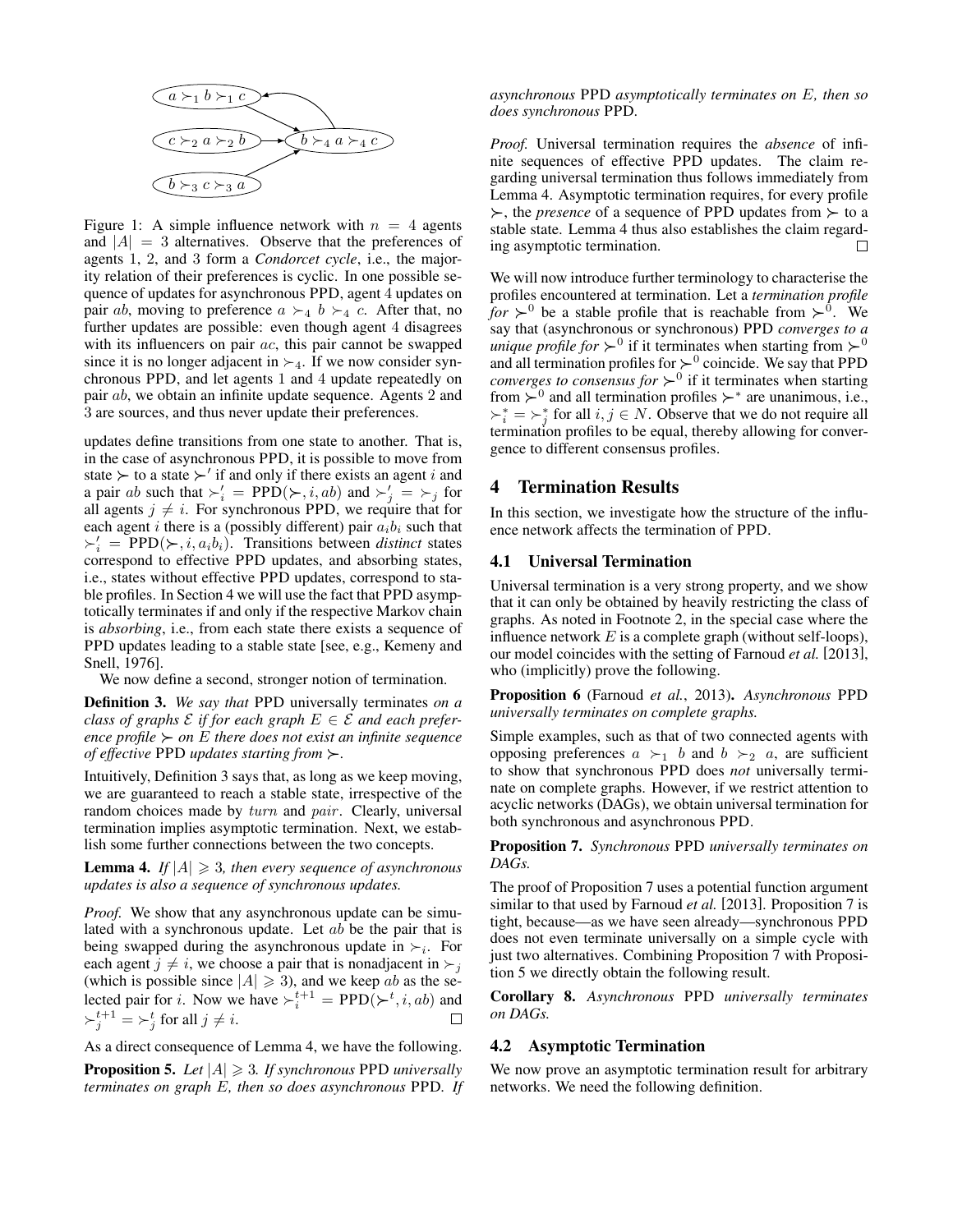**Definition 9.** Let  $\succ^0$  be a preference profile and E an in*fluence network. The pair*  $(\succ^0, E)$  *satisfies the linear local* majority property (LLM) *if for all profiles reachable from*  $\succ$ <sup>0</sup> and for all  $i \in N$  the relation  $\succ_{Inf(i)}$  is a linear order.

Thus, we require the influence exercised over any agent in the network after any update sequence to be based on a linear order. Profiles satisfying domain restrictions such as those studied in Section 5.1 satisfy LLM on any network.

**Theorem 10.** Let  $\succ$ <sup>0</sup> denote the initial preference profile. *For* |A| = 2*, asynchronous* PPD *asymptotically terminates on any graph*  $E$ *. For*  $|A| \ge 3$ *, asynchronous* PPD *asymptotically terminates on E when*  $(\succ^0, E)$  *satisfies* LLM.

*Proof sketch.* For  $A = \{a, b\}$ , we define a two-phase process inspired by an idea of Chierichetti *et al.* [2013]. In the first phase, we consider all agents i with  $b \succ_i a$  and  $a \succ_{Inf(i)} b$ , and we perform a PPD update on them. We iterate this process until all remaining agents with  $b \succ_i a$  agree with their influencers. In the second phase, we consider agents  $j$  with  $a \succ_i b$ , and we iteratively update all those that disagree with a majority of their influencers. We claim that this process is guaranteed to reach a stable profile. To see this, let  $\succ'$ and  $\succ$ <sup>*''*</sup> denote the profile after the first and after the second phase, respectively. We show that  $\succ$ " is stable.

Assume for contradiction that there is an agent  $i$  such that  $\succ''_{Inf(i)} \nsubseteq \succ''_i$ . We distinguish two cases. If  $a \succ''_i b$  (and thus  $b \succ_{Inf(i)}^{\prime\prime} a$ , then  $\succ_i$  would have been updated at the end of the second phase, a contradiction. If, on the other hand,  $b \succ_i'' a$  (and thus  $a \succ_{Inf(i)}'' b$ ), then at every time step during the second phase a majority of  $i$ 's influencers preferred  $a$  to b. Consequently, at the end of the first phase we already had  $b \succ_i' a$  and  $a \succ_{Inf(i)}' b$ . But then  $\succ_i$  would have been updated to  $a \succ_i b$ , a contradiction. This proves that  $\succ''$  is stable.

Now let  $|A| \ge 3$ , and assume that  $(\succ^0, E)$  satisfies LLM. Fix an arbitrary enumeration  $p_1, \ldots, p_{|A|(|A|-1)/2}$  of all unordered pairs of alternatives in A and consider the pairs in this order. Say the first pair is  $p_1 = ab$ . For this pair, we execute a generalised variant of the two-phase process defined above: In the first phase, we consider all agents i with  $b \succ_i a$ and  $a \succ_{Inf(i)} b$ , and we repeatedly perform PPD updates on agent i until  $\succ_i$  is identical to  $\succ_{Inf(i)}$  (we "copy" the entire relation  $\succ_{Inf(i)}$  to agent *i*). We can do this because  $\succ_{Inf(i)}$ is guaranteed to be a linear order by the LLM property. In particular, agent  $i$  prefers  $a$  to  $b$  after such an update. We iterate this process until all remaining agents with  $b \succ_i a$ agree with their influencers on ab. In the second phase, we consider agents j with  $a \succ_j b$  and iteratively copy the linear order  $\succ_{Inf(j)}$  to agent j whenever  $b \succ_{Inf(j)} a$ .

After completing this two-phase process for  $p_1 = ab$ , we execute the two-phase process for  $p_2$ , then for  $p_3$ , and so on. We claim that, after all pairs have been considered, we have reached a stable profile. Say that a pair xy is *stable* if  $\sum_i |_{xy} = \sum_{\text{Inf}(i)} |_{xy}$  for every agent i, and *unstable* otherwise. If all pairs are stable, the profile itself is stable (but note that the converse does not hold, since there may be unstable pairs in a stable profile, notably non-adjacent ones).

Now let  $xy$  be an arbitrary pair. After the two-phase process has completed for  $xy$ , we know (by the argument for



Figure 2: Left: A strongly connected influence network and a stable profile. PPD does not converge to consensus despite the fact that the majority relation is (trivially) acyclic. Right: A simple cycle influence network and a preference profile with a cyclic majority relation. PPD converges to consensus (see Section 5.2).

 $|A| = 2$ ) that xy is stable. It remains to show that executing the two-phase process for subsequent pairs does not make  $xy$ unstable. But this is true simply because, once a pair is stable, *no* sequence of asynchronous PPD updates will lead to an agent performing an  $xy$  swap. Indeed, suppose that  $xy$  is stable and assume for contradiction that there is a sequence of PPD updates that swaps  $xy$  for some agent. Let t be the first time that happens, and let  $i$  be the agent whose preferences are swapped at time  $t$ . The swap can only be caused by some agent in  $Inf(i)$  having swapped  $xy$  at an earlier time  $t' < t$ , contradicting the minimality of  $t$ . Therefore, at the end of the process all pairs are stable and so is the profile.  $\Box$ 

Proposition 5 implies asymptotic termination of *synchronous* PPD under the same conditions.

It is not clear whether Theorem 10 remains true when LLM is not satisfied. We leave this as an open problem for future work. A useful corollary of Theorem 10 concerns simple cycles, where LLM trivially holds.

Corollary 11. *Asynchronous* PPD *asymptotically terminates on the class of simple cycles.*

Asynchronous PPD does not *universally* terminate on simple cycles. To see this, take two alternatives  $a$  and  $b$ , and let all agents on a simple cycle of length  $n \geqslant 3$  have preference  $a \succ_i b$  except for one agent who prefers b to a. This situation allows for an infinite sequence of effective PPD updates, with the preference of the outlier moving around the cycle.

## 5 Convergence Results

In this section we study the properties of termination profiles. We consider two graph classes: directed acyclic graphs (Section 5.1) and simple cycles (Section 5.2).

Recall that when the influence network is complete, our model is equivalent to the one studied by Farnoud *et al.* [2013]. They show that, if  $n$  is odd, PPD converges to consensus if and only if the majority relation  $\succ_N$  is acyclic [Farnoud *et al.*, 2013, Theorem 8]. It is straightforward to check that acyclicity of  $\succ_N$  is neither necessary nor sufficient for convergence to consensus if the network is *incomplete* (see Figure 2). We first consider DAGs.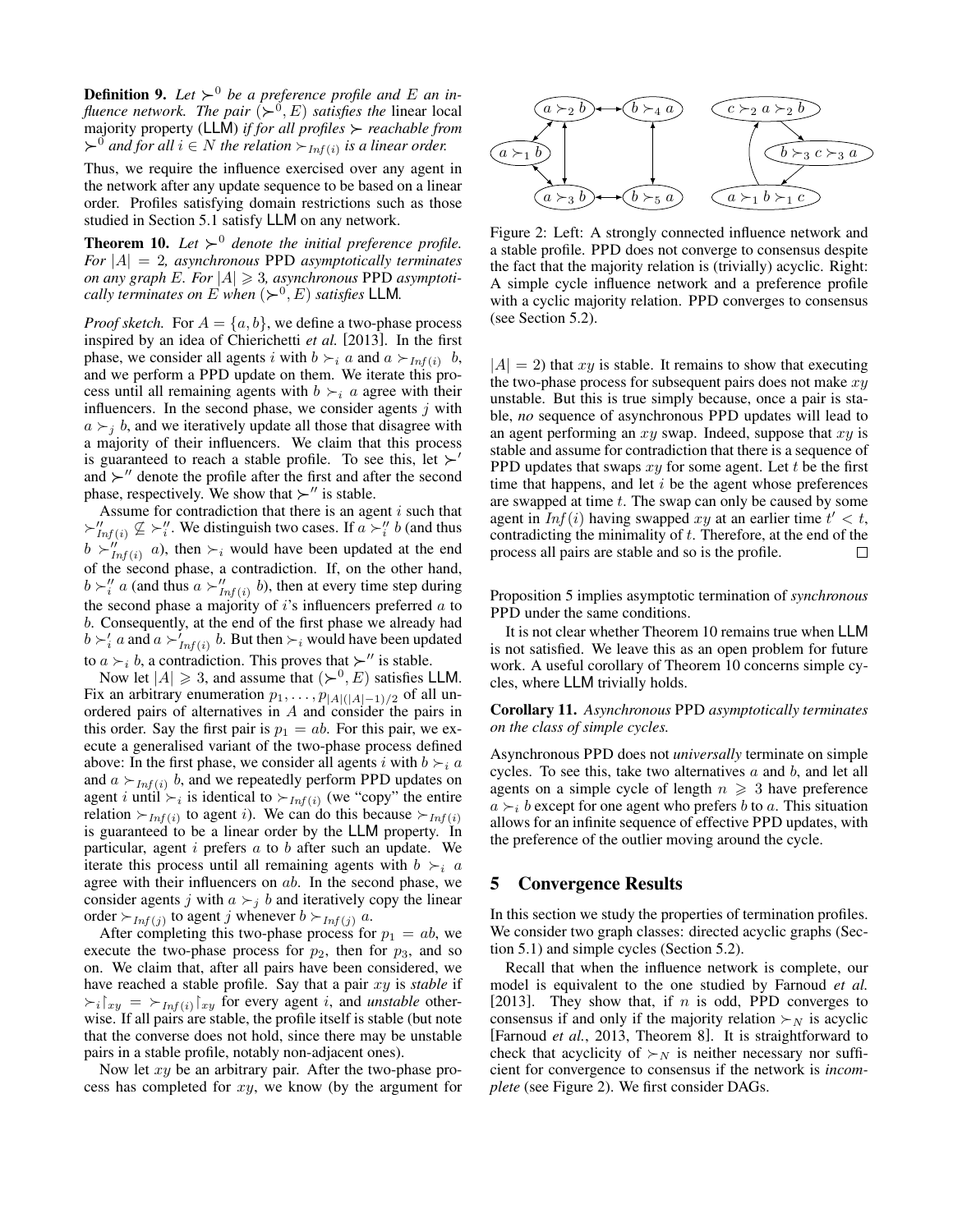#### 5.1 Directed Acyclic Graphs (DAGs)

For an acyclic network  $E$ , the sources  $S_E$  play an important role because their preferences never change. We now study the influence that the preferences of the sources have on the termination profile. In particular, we consider the case where the preferences of the sources are in some sense "aligned," and study whether at termination this will be reflected across the whole network. Such results are important when the diffusion process precedes the aggregation of individual preferences into a collective preference ordering, e.g., when taking a collective decision in an election. We identify conditions under which the asynchronous PPD diffusion process on a DAG with aligned sources leads to termination profiles that can be safely aggregated.<sup>3</sup>

The idea of aligned preferences can be formalised by restricting the set of preference relations that can co-occur in a profile, i.e., imposing a *domain restriction*. A very wellknown example of a domain restriction is single-peakedness. A profile  $\succ = (\succ_1, \ldots, \succ_n)$  is *single-peaked* if there exists a linear order  $\triangleleft$  on A, called the *axis*, such that, for each  $i \in N$ ,  $a \triangleleft b \triangleleft c$  implies that  $b \succ_i a$  or  $b \succ_i c$ . Single-peaked preference profiles have many desirable properties. For instance, it is well known that the majority relation  $\succ_N$  is acyclic (and thus gives rise to weak Condorcet winners) whenever preferences are single-peaked [Black, 1948]. Other well-known restricted domains are those of *single-crossing* preferences [Mirrlees, 1971; Roberts, 1977] and *value-restricted* preferences [Sen, 1966; Sen and Pattanaik, 1969] (we omit the definitions due to space constraints; see, e.g., [Gaertner, 2009]); a further (trivial) example is full consensus.

Now, it is straightforward to observe that if the sources form a consensus, i.e., if  $\succ_i = \succ_j$  for all  $i, j \in S_E$ , then PPD converges to consensus. What we want to show next is that more complex domain restrictions such as single-peakedness similarly spread to the whole network whenever they hold at the source nodes. A simple example shows that this is not possible if there can be majority ties among the influencers of a node (see Figure 3). For this reason, we need to assume that no majority ties occur during the PPD process. This assumption is formalised in the no-tie property.

**Definition 12.** Let  $\succ$ <sup>0</sup> be a preference profile and E an influ*ence network. The pair*  $({\succ}^0, E)$  *satisfies the* no-tie property *if, for all profiles*  $\succ$  *reachable from*  $\succ$ <sup>0</sup> *and for all*  $i \in N$ *,*  $\succ_{Inf(i)}$  *does not have ties, i.e.,*  $\succ_{Inf(i)} \upharpoonright_{ab} \neq \emptyset$  *for all*  $a \neq b$ *.* 

The no-tie property generalises a common assumption in social choice theory—that of assuming that the number of decision-makers is odd—and can be regarded as natural when considering large enough networks.

Using this assumption, we will show that PPD propagates a number of domain restrictions, including, in particular, single-peakedness, single-crossingness, and valuerestrictedness, to the whole network. We now define three properties a domain restriction may possess.

$$
\underbrace{a \succ_1 b \succ_1 c}_{a \succ_3 c \succ_3 b} \underbrace{c \succ_2 b \succ_2 a}_{a}
$$

Figure 3: A stable profile  $\succ$  showing that single-peakedness is not propagated when there are ties in  $\succ_{Inf(i)}$ . Profile  $\succ$  is not single-peaked, even though  $\succ |_{\mathcal{S}_E}$  is.

Definition 13. *Let* D *be a domain restriction.*

- *D* is closed under subprofiles *if, for each profile*  $\succ$  *satisfying D* and for each  $I \subseteq N$ , the profile  $\succ |I| = (\succ_i)_{i \in I}$ *satisfies* D*.*
- *D* is closed under majority *if, for each profile*  $\succ$  *satisfying D* and for each *I* ⊆ *N* such that  $\succ$ <sub>*I*</sub> is a linear order, *the profile*  $\succ \cup {\{\succ_I\}} = (\succ_1, \ldots, \succ_n, \succ_I)$  *satisfies*  $D^A$
- D *satisfies the* Condorcet condition *if, for each profile satisfying* D, the majority relation  $\succ_N$  is acyclic.

We are now ready to show that these properties are sufficient to guarantee PPD propagation from the sources.

Proposition 14. *Let* D *be a domain restriction that is closed under subprofiles, closed under majority, and satisfies the Condorcet condition. Let E be a DAG and let*  $\succ$ <sup>0</sup> *be a pro*file such that  $(\succ^0,E)$  satisfies the no-tie property. If  $\succ^\hat{} \mathcal{O}_{\mid S_E}$ *satisfies* D*, then all profiles at termination satisfy* D*.*

*Proof.* Let the *depth* of node i be the length of a longest path from a source to i (this number is finite, as  $E$  is a DAG). We proceed by induction on the depth of a node. Nodes of depth zero are sources, so for them our claim is immediate.

Now, consider some  $d > 0$  and assume that our claim is true for profiles formed by preferences of agents in nodes of depth  $d - 1$  or less; we will show that it holds for profiles formed by preferences of agents in nodes of depth d or less. Consider an agent  $i$  at depth  $d$  and assume that her influencers  $Inf(i)$  have stabilised. Note that each node in  $Inf(i)$ has depth at most  $d - 1$ . Since D is closed under subprofiles and because of the induction hypothesis, the profile  $\succ |_{Inf(i)}$ satisfies D. This in turn implies that the majority relation  $\succ_{Inf(i)}$  is a linear order, because (1) D satisfies the Condorcet condition and  $(2) \succ_{Inf(i)}$  does not have majority ties due to  $(\succ^0, E)$  satisfying the no-tie property. Thus, Lemma 1 implies that agent i's preference relation will eventually stabilise to  $\succ_{Inf(i)}$ : as long as agent *i* disagrees with  $\succ_{Inf(i)}$ , she will have an adjacent pair she can update. Our claim now follows from the assumption that  $D$  is closed under majority.  $\Box$ 

The requirements of Proposition 14 are satisfied by the three aforementioned domain restrictions: single-peakedness (SP), single-crossingness  $(SC)$ , and value-restrictedness  $(VR)$ .

**Corollary 15.** *Let*  $D \in \{SP, SC, VR\}$ *. Consider a DAG E* and a profile  $\succ^0$  such that  $(\succ^0, E)$  satisfies the no-tie property. If  $\succ^0\!\!\restriction_{\mathcal{S}_E}$  satisfies D, then all profiles at termination *satisfy* D*.*

<sup>&</sup>lt;sup>3</sup>This argument has been used in the literature on deliberative democracy to suggest that deliberation can be an effective process to obtain an "aggregatable" preference profile [see, e.g., Miller, 1992; Knight and Johnson, 1994; Dryzek and List, 2004].

<sup>&</sup>lt;sup>4</sup>Being closed under majority is a slightly more demanding requirement than the *closedness* property that is studied by Puppe and Slinko [2015] in the context of Condorcet domains.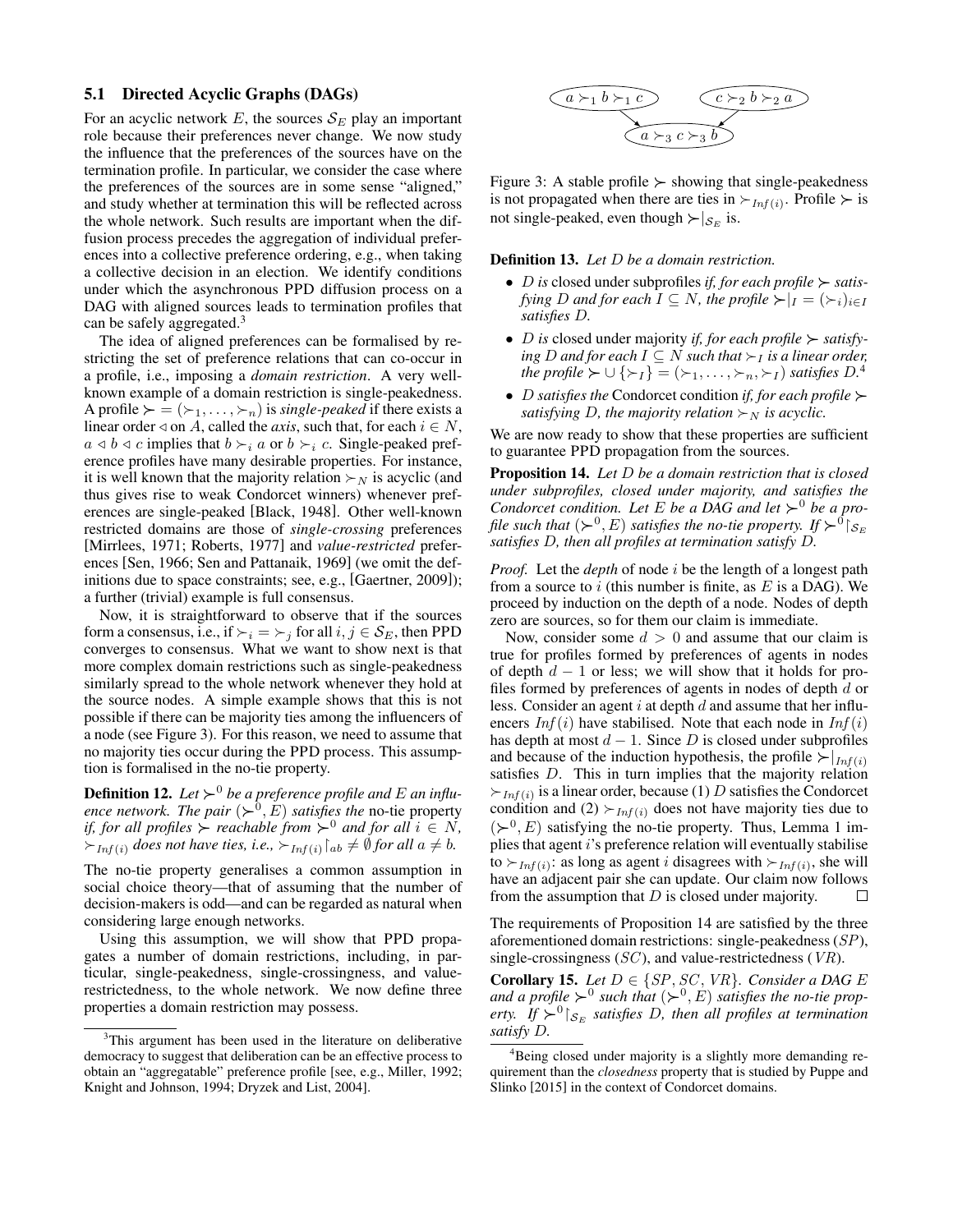*Proof sketch.* According to Proposition 14, it suffices to show that all three domain restrictions satisfy the Condorcet condition and are closed under subprofiles and majority.

It is well known that  $SP$ ,  $SC$ , and  $VR$  satisfy the Condorcet condition and are closed under subprofiles. The proof that SP is closed under majority can be found, e.g., in Moulin's textbook [Moulin, 2003, Exercise 4.6]. SC is closed under majority because the preferences of the median voter(s) agree with the majority relation (assuming the latter has no ties). Finally, we can show that VR is closed under majority by straightforward case analysis.  $\Box$ 

Recall that PPD universally terminates on a DAG. A consequence of the results shown above is that if the sources are aligned then PPD *converges to a unique profile*, which can be computed in polynomial time with a sequence of updates that stabilises each node in increasing order of their depth.

We conclude this discussion of the case of DAGs by stating a result that does not require the no-tie property. The following property is a strengthening of closedness under majority.

Definition 16. *A domain restriction* D *is* closed under majority influence *if the following holds for all profiles*  $\succ$  *satisfying D* and for all  $I \subseteq N$ . Let  $E^*$  be an influence net*work on* |I| *nodes, consisting of*  $|I| - 1$  *sources that all influence the single non-source node. Assign the preferences*  $\int_{I}$  *in*  $\succ$   $\vert_I$  *to the nodes in*  $E^*$  *in an arbitrary order. Consider the* PPD process on  $E^*$  and let  $\succ_{sink}$  denote the prefer*ences of the non-source node at termination. Then, the profile*  $\succ \cup {\succ_{sink}} = (\succ_1, \ldots, \succ_n, \succ_{sink})$  *also satisfies D.* 

Whenever the majority relation with respect to the source nodes in  $E^*$  is a linear order,  $\succ_{sink}$  coincides with this order and closedness under majority influence follows from closedness under majority (Definition 13). However, when there are majority ties (or even cycles), then closedness under majority influence is a stronger requirement.

The following result is analogous to Proposition 14, but instead of requiring the no-tie property, we need to start with a network in which the preferences of all nodes, not only those of the sources, satisfy the domain restriction.

Proposition 17. *Let* D *be a restricted domain that satisfies the Condorcet condition and is closed under subprofiles and majority influence. Consider a DAG E and a profile*  $\succ$ <sup>0</sup>. If <sup>0</sup> *satisfies* D*, then all profiles at termination satisfy* D*.*

The proof of Proposition 17 is very similar to that of Proposition 14, with closedness under majority influence taking over the roles of closedness under majority and the no-tie property. Proposition 17 applies to single-peaked and to single-crossing preferences.

Lemma 18. SP *and* SC *are closed under majority influence.* **Corollary 19.** *Let*  $D \in \{SP, SC\}$  *and let*  $E$  *be a DAG. If*  $\succ$ <sup>0</sup> satisfies D, then all profiles at termination satisfy D.

### 5.2 Simple Cycles

We now investigate termination profiles for the special case of simple cycles. Lemma 1 implies that, if  $E$  is a simple cycle, then all stable profiles (and thus all termination profiles) are unanimous. We are going to characterise the set of linear orders that can be reached as the group consensus.

Clearly, this set contains all linear orders that occur in the initial profile  $\succ^0$ , as we can simply "copy" preferences along an influence edge. Also observe that if  $\succ^0$  is unanimous on a pair ab, then this unanimity will be preserved throughout the PPD process. We show that, for up to three alternatives, all linear orders that respect such initial unanimities can be obtained at termination.

**Proposition 20.** *For*  $|A| \leq 3$ *, a simple cycle of arbitrary size can converge to any linear order that does not conflict with a unanimously accepted pair in*  $\succ$ <sup>0</sup> (and only to those).

*Proof sketch.* The claim clearly holds for  $|A| \le 2$ . For  $A = \{a, b, c\}$ , suppose w.l.o.g. that our goal is to reach consensus on  $a > b > c$ . Clearly, this is impossible if one of the comparisons  $a \succ b$ ,  $a \succ c$ , or  $b \succ c$  is unanimously rejected. It remains to show that convergence to  $a \succ b \succ c$  is possible when none of the comparisons  $a \succ b$ ,  $b \succ c$ ,  $a \succ c$ is unanimously rejected. Consider a greedy algorithm that repeatedly finds an agent i that disagrees with both  $a \succ b \succ c$ and her influencer on some pair in  $\{ab, bc, ac\}$  and updates i's preferences on that pair. This algorithm terminates after at most  $3n$  updates; we show that it always results in consensus on  $a \succ b \succ c$ . To prove this, we assume for the sake of contradiction that the greedy algorithm gets stuck, and analyse what a "stuck" profile looks like. By enumerating all six possible preference orders an agent might have, we show that any stuck profile consists of the linear orders  $c \succ a \succ b$  and  $b \succ c \succ a$ , in an alternating pattern. Both orders have  $c \succ a$ , and hence so do the initial preferences (since the greedy algorithm never reverses  $a \succ c$ , contradicting our assumption that  $a \succ c$  is not unanimously rejected.  $\Box$ 

While it seems likely that Proposition 20 generalises to more than three alternatives, the proof technique employed above is not applicable to  $|A| > 3$ . We leave this as an open problem.

# 6 Conclusions

We have introduced a novel model of opinion diffusion on a social network that is tailored to the representation of individual preferences as linear orders over a finite set of alternatives. When prompted to reflect on the relative ordering of a pair of alternatives adjacent in her current preference ranking, an agent will swap them if a majority of her influencers disagree with the current ordering. At what point in time an agent is prompted to do so depends on the diffusion process, which may be synchronous or asynchronous. We have analysed two notions of termination for such processes, universal and asymptotic termination, and we have characterised the profiles of collective preferences at the time of termination for two classes of networks, namely directed acyclic graphs and simple cycles.

Modelling social influence as aggregation of the opinions of an agent's influencers is a simple idea that opens up a number of interesting directions for future investigation. For instance, the field of voting theory provides a huge variety of aggregators that can be explored in this setting. Interesting questions include how to measure and compute the influence of a given agent, and how to efficiently infer properties of a system at the time of convergence when given its initial state.